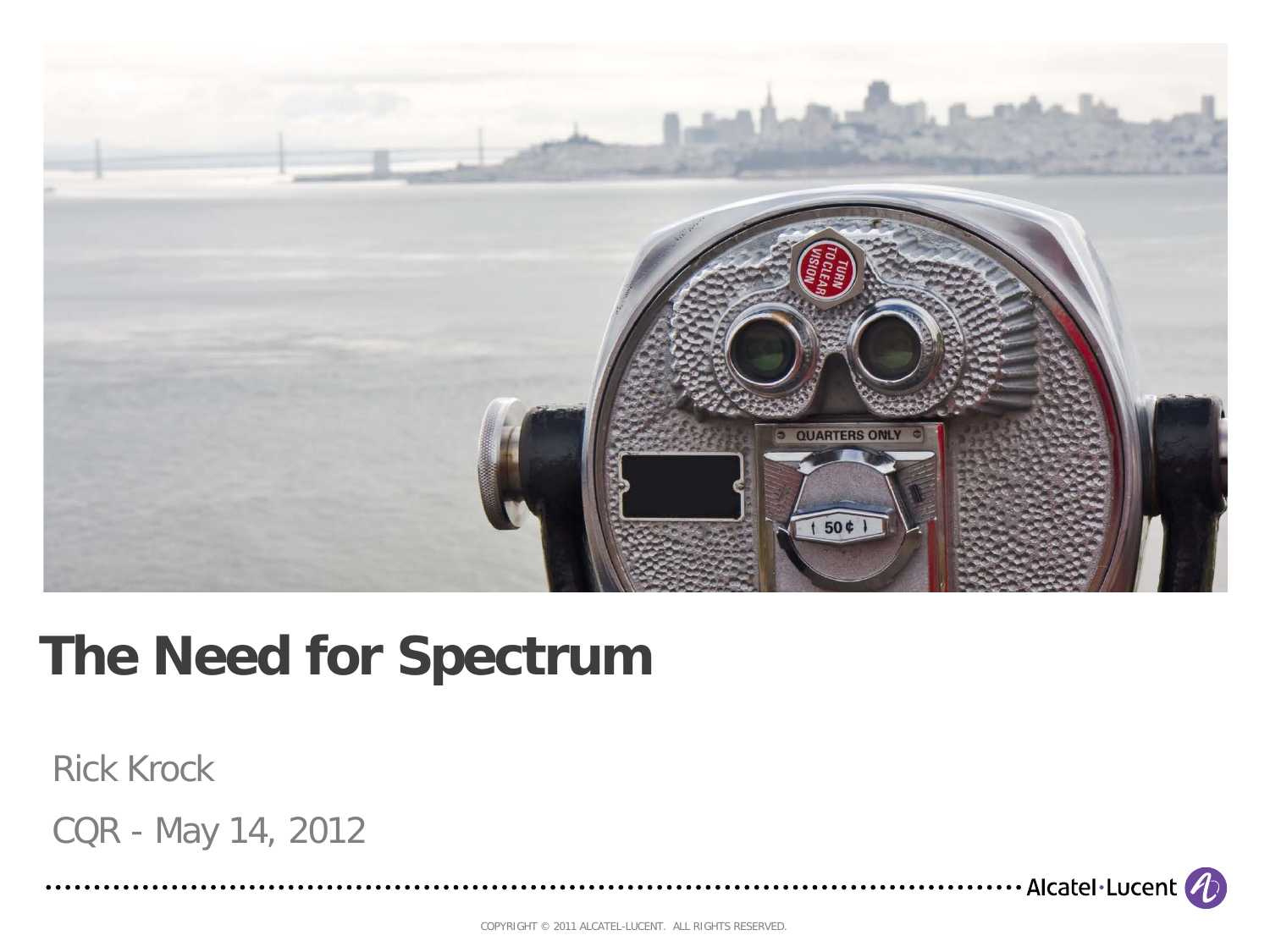

$$
\bm{\psi}
$$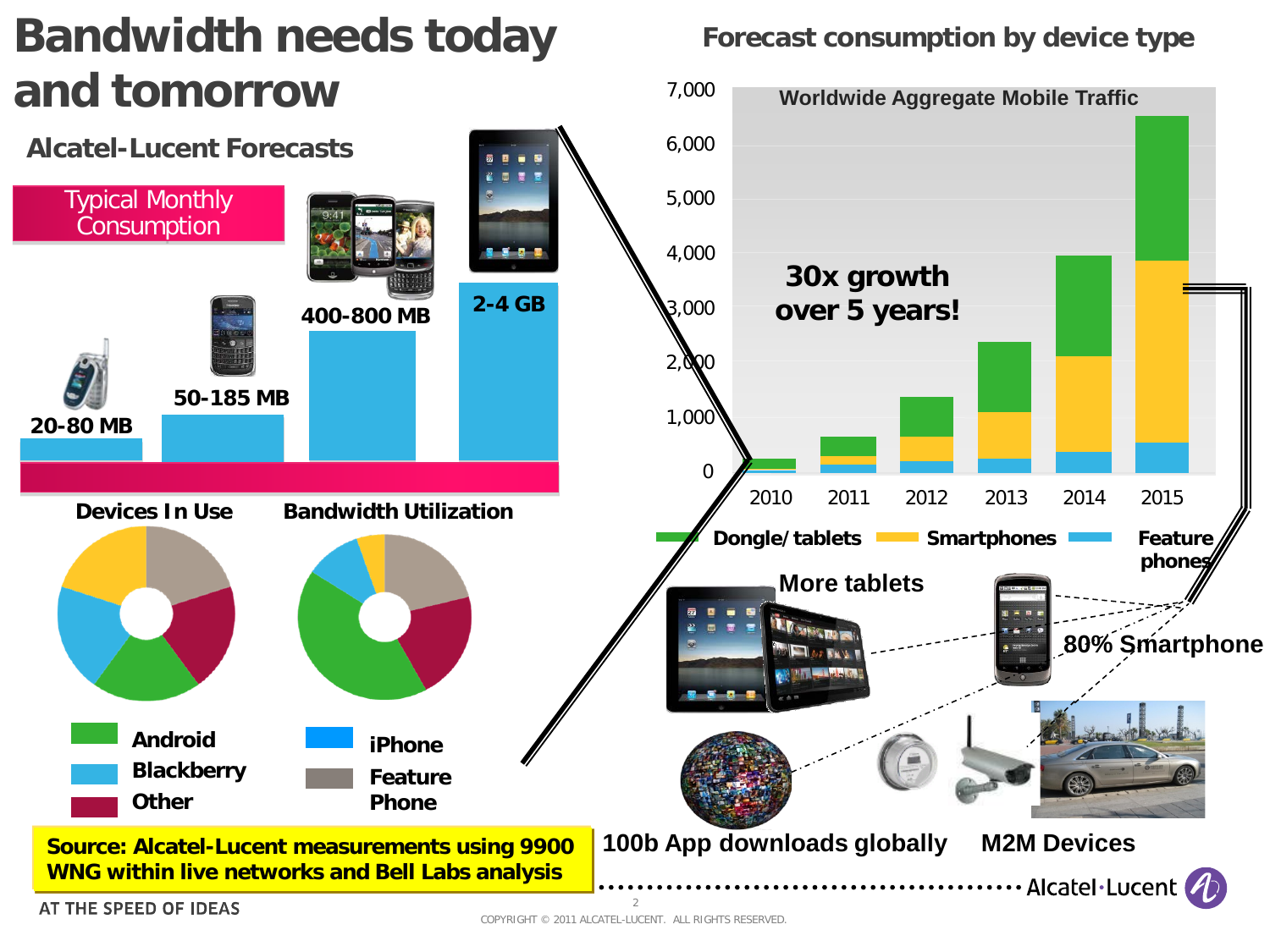### **Comparing Forecasts from Multiple Sources**

### **Worldwide Aggregate Mobile Traffic 2010 - 2015**



 **Discrepancies in forecasts partly attributable to differing assumptions on Wi-Fi off-loading**

COPYRIGHT  $\sim$  2011 ALCATEL-LUCENT. ALL RIGHTS RESERVED. ALL RIGHTS RESERVED. ALL RIGHTS RESERVED. Various forecasts including Alcatel-Lucent figures indicate that mobile data traffic in 2015 will be around 30 times of that in 2010 and growth is expected to continue significantly between 2015 and 2020 by factor of 4.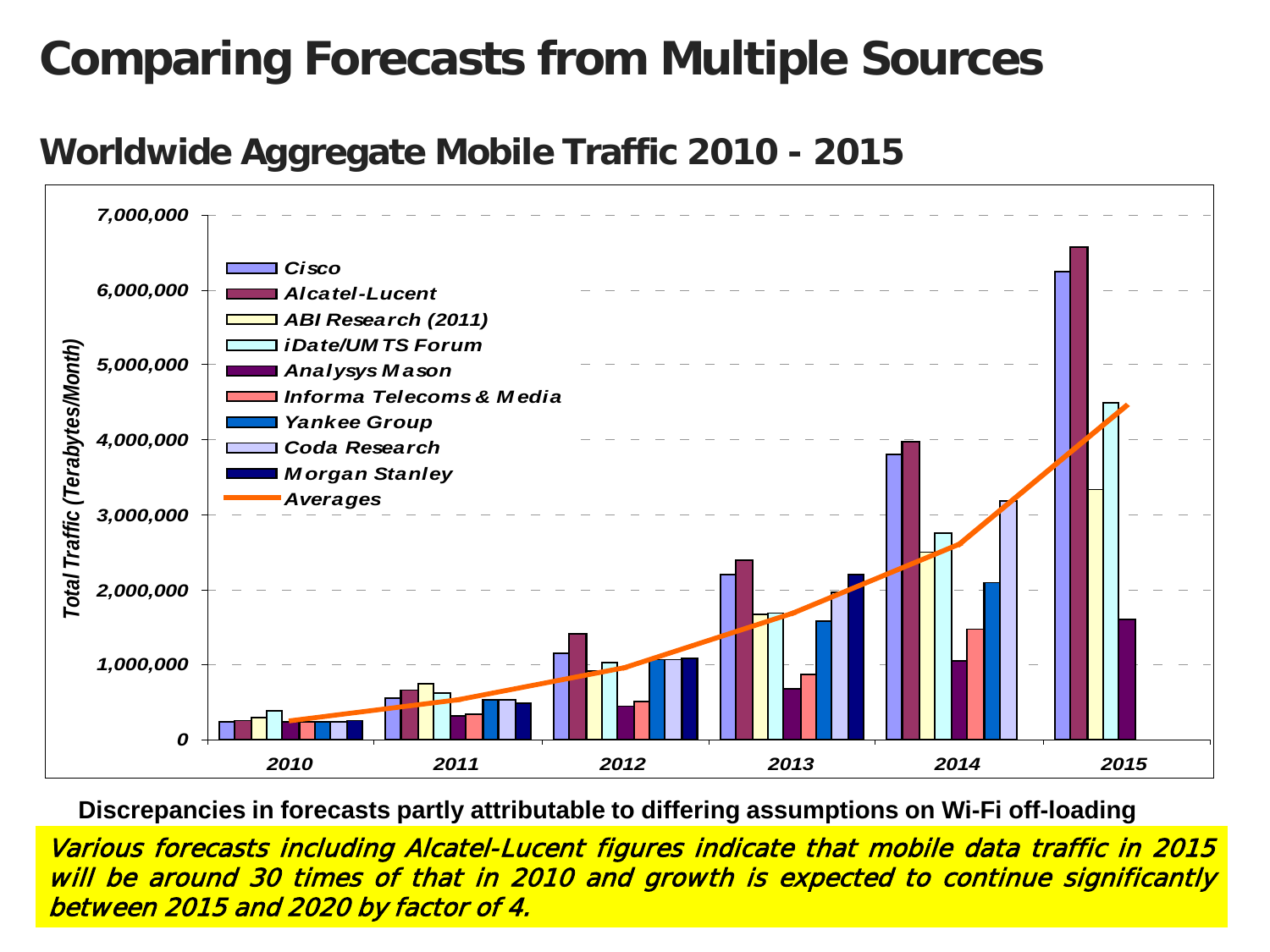## **Looking Deeper into the Future**

#### **Worldwide Aggregate Mobile Traffic 2010 - <sup>2020</sup>**



**UMTS Forum forecasts 127 Exabytes of Traffic in the year 2020**

AT THE SPEED OF IDEAS

· Alcatel·Lucent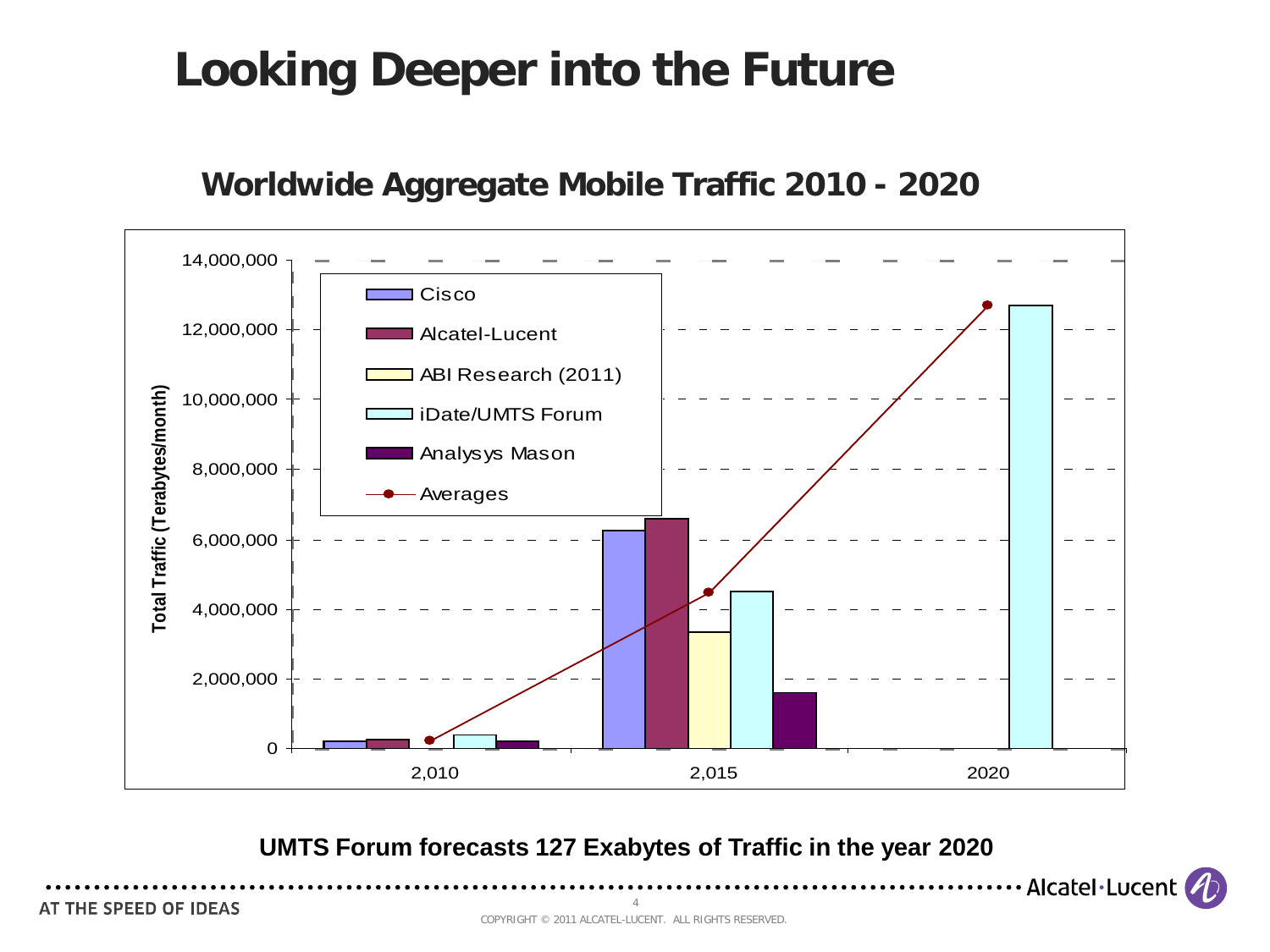# **Providing Additional Spectrum**

## 1. Government Initiatives – Freeing up 500 MHz

•Relocating government services

. . . . . . . . . . . . . . . . .

•Incentive Auctions

- •TV Band Sharing
- •TV White Space

# 2. World Radio Conference (WRC 12)

•New agenda item for WRC 15 to study frequency-related matters to make more spectrum available for International Mobile Telecommunications

•WRC 15 items for Digital Dividend Allocation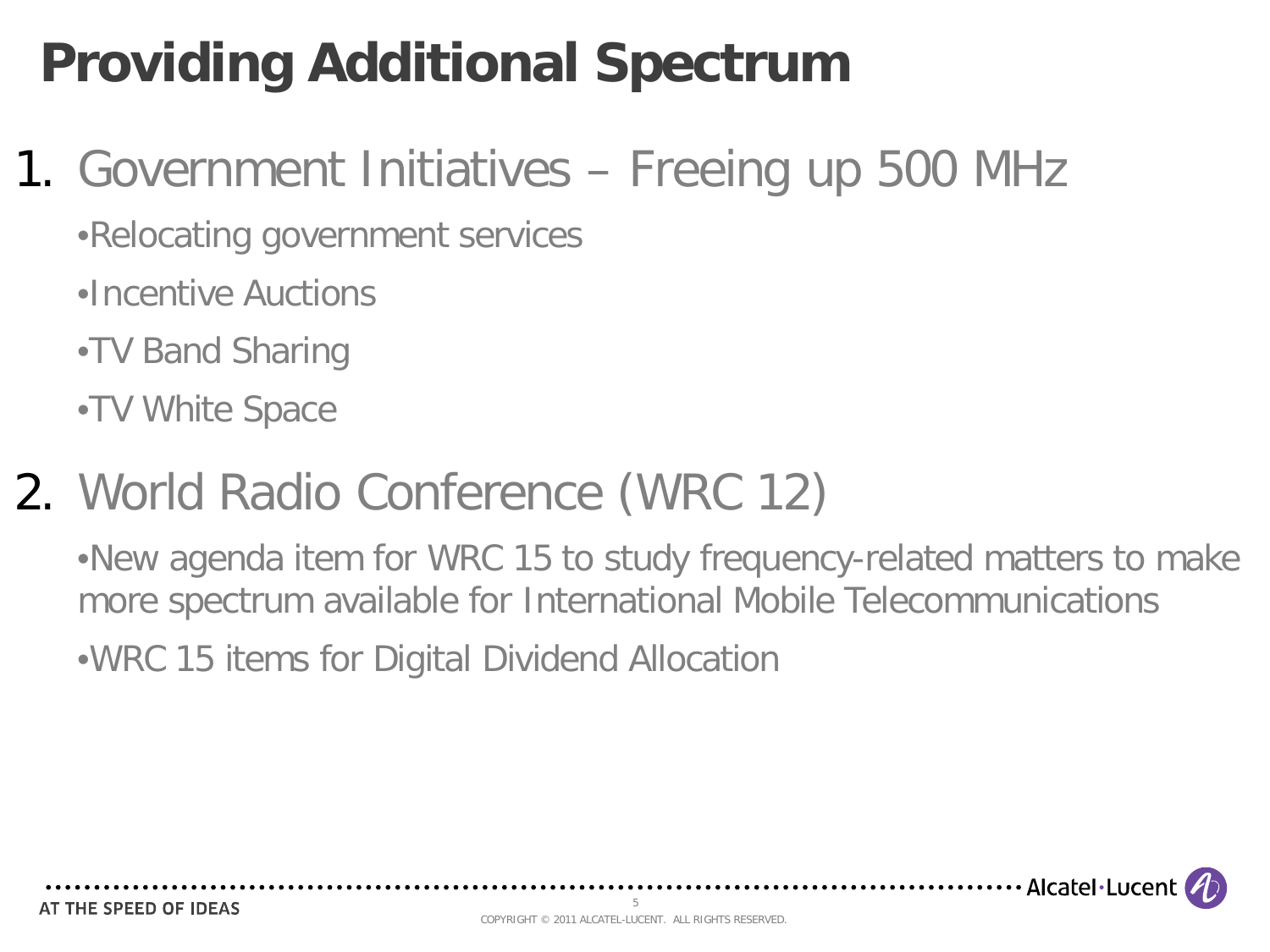# **Understanding White Space Spectrum**

•Each TV channel in USA is 6 MHz

• Old NTSC band  $\rightarrow$  Channel 2 to Channel 69 (54 MHz to 806 MHz)

• New DTV ATSC Band  $\rightarrow$  Channel 2 to Channel 51 (54 MHz to 698 MHz)

•All TV Channels that are unused in a given region are called "White Space"

•The FCC made TV white space available when the US transitioned to digital TV in June 2009.

•Located in the VHF and UHF band:

-(54 MHz to 698 MHz) or from (channel 2 to channel 51)

•Upcoming Incentive auctions are expected to free up some of the TV bands for other dedicated uses, which will eliminate white space in these bands. Sharing of TV bands by broadcasters is also expected make more efficient use of TV spectrum.



Alcatel·Lucent

AT THE SPEED OF IDEAS™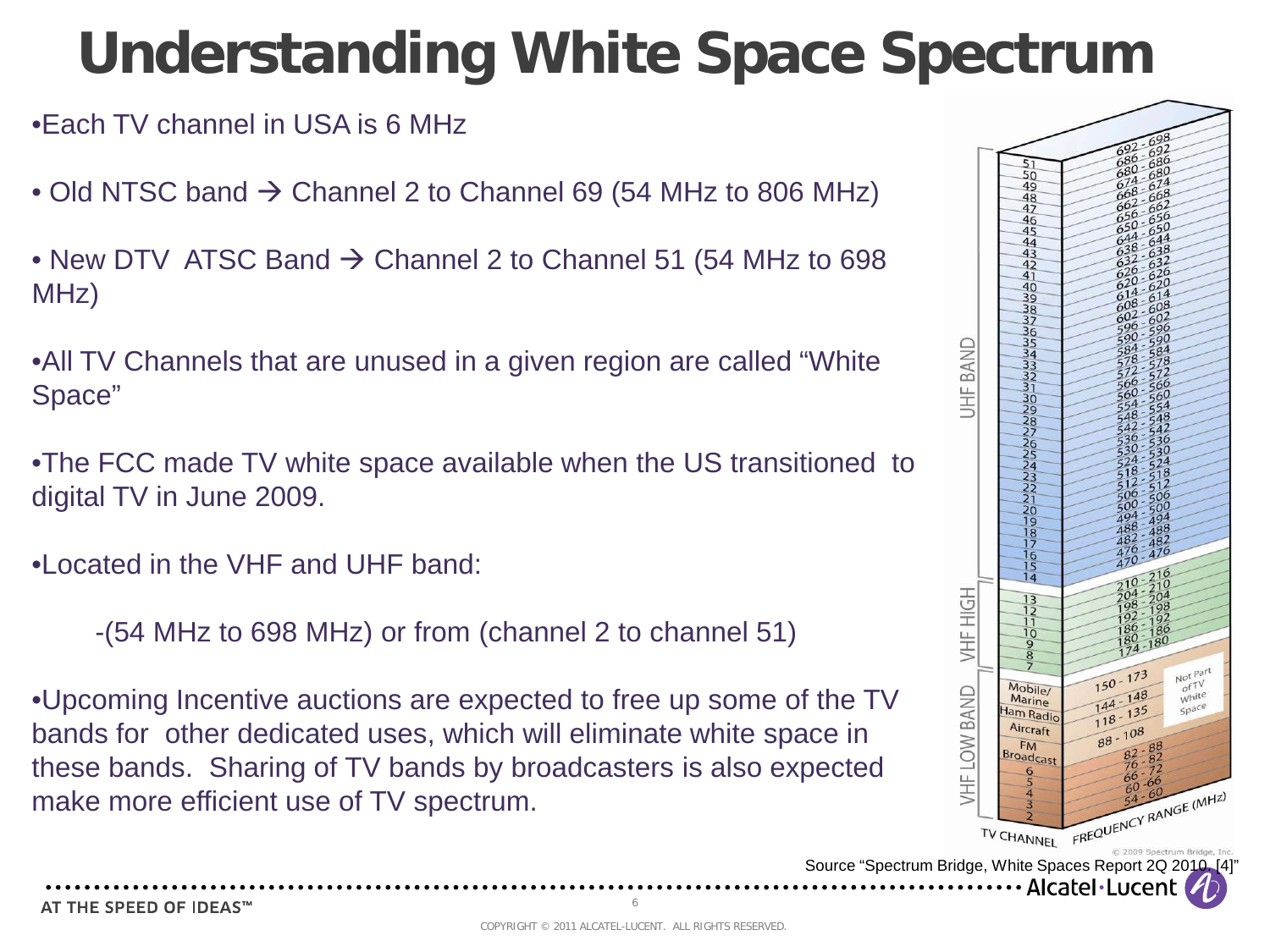### **More Spectrum**

- The need for more spectrum is a world-wide issue
- •Technology will help, but additional spectrum needs to be made available
- •The sooner the better